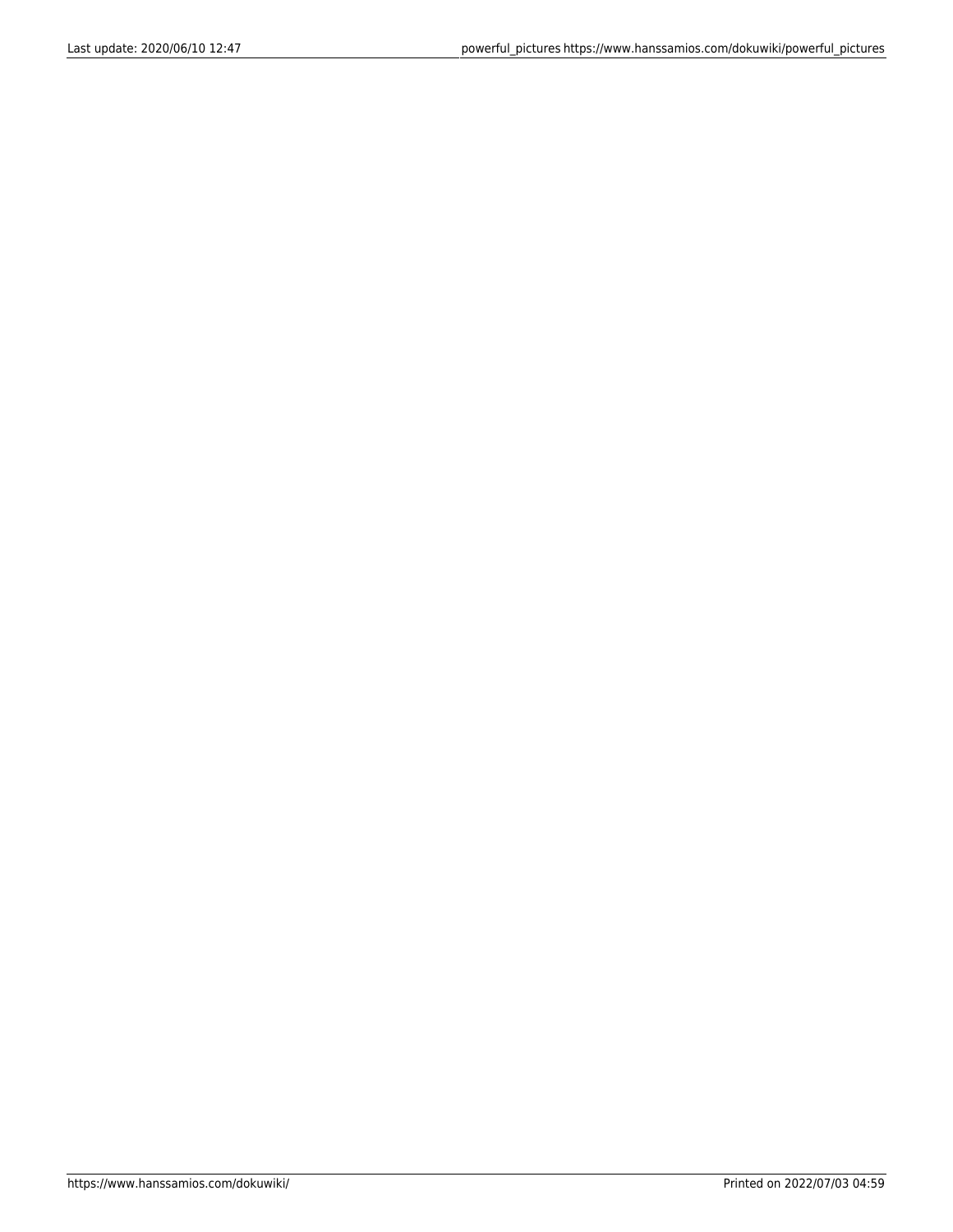#### <span id="page-2-0"></span>**Powerful Pictures**

## <span id="page-2-1"></span>**Premise**

Sometimes seeing a picture really does help in understand. This page collects a number of pictures, graphs and charts that are scattered over the blog with links that help understand information about what they present.

## <span id="page-2-2"></span>**The Economic Benefit of Doing One Thing at a Time**



See [Why Should We Focus on Doing One Thing To Completion at a Time](https://www.hanssamios.com/dokuwiki/why_should_we_focus_on_doing_one_thing_to_completion_at_a_time) for more information.

# <span id="page-2-3"></span>**Deliver Early to Improve Economics**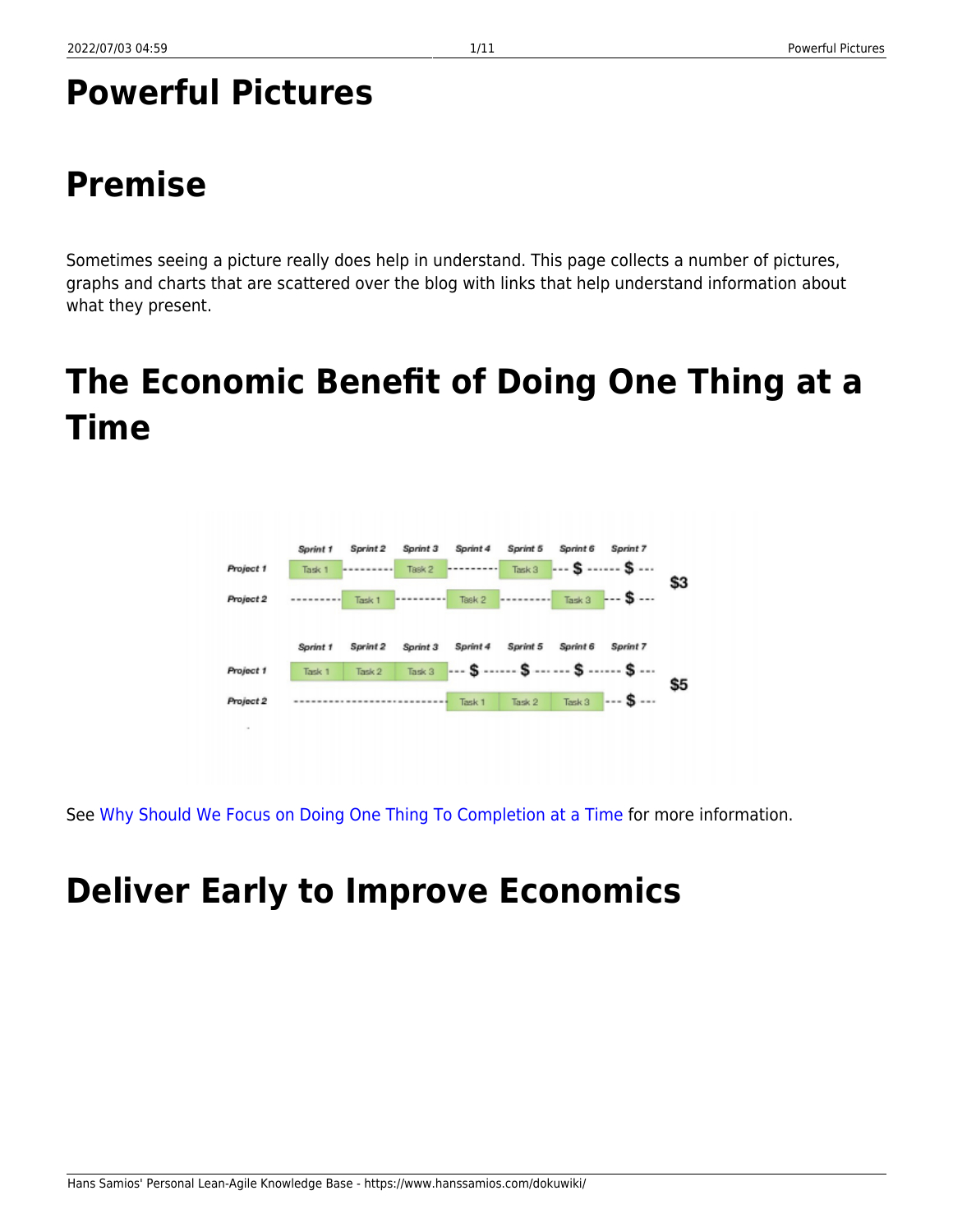

See [How Does the Agile Approach Allow Us to Deliver Early?](https://www.hanssamios.com/dokuwiki/how_does_the_agile_approach_allow_us_to_deliver_early) for more information.

#### <span id="page-3-0"></span>**Start Early to Improve Economics**

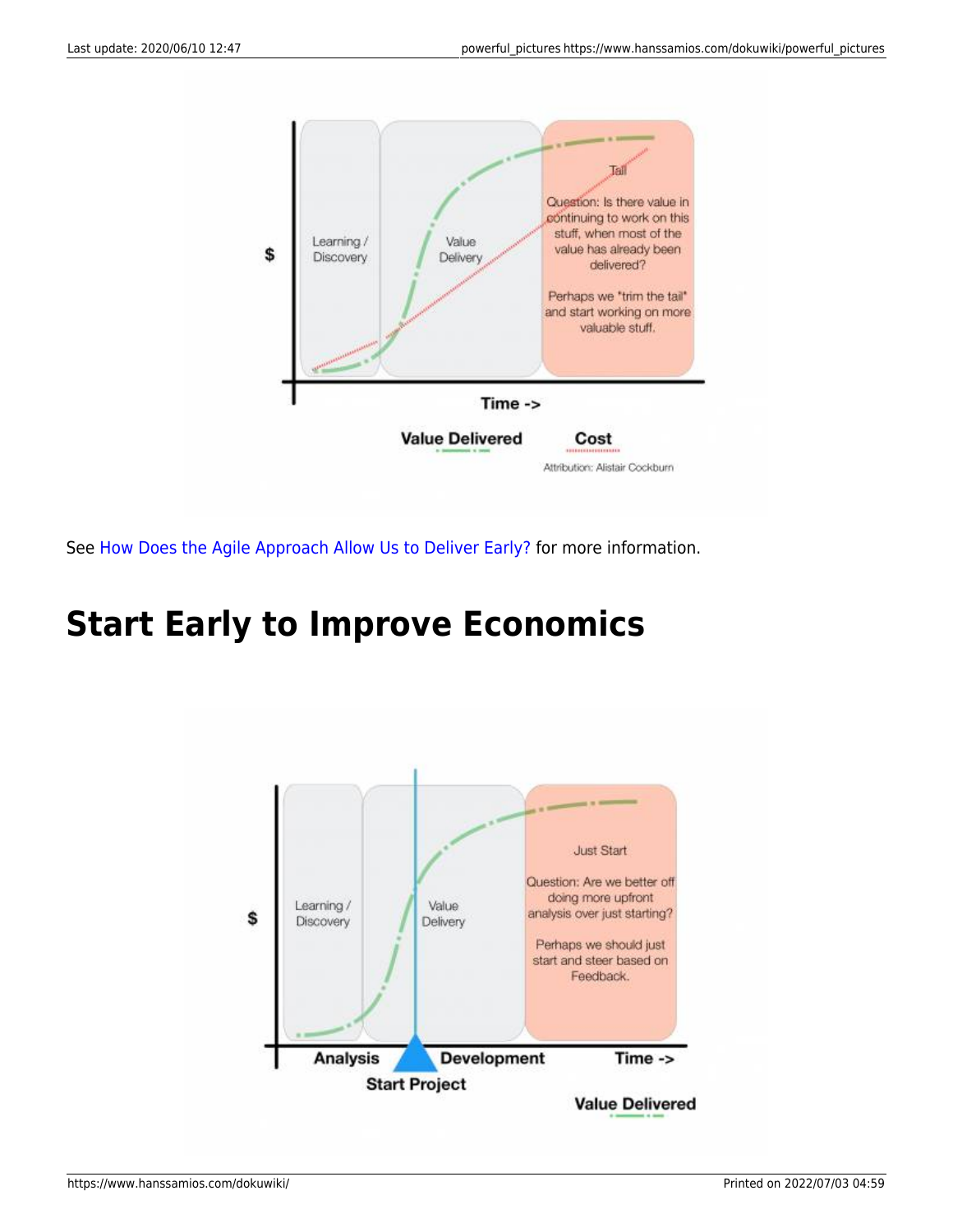See [Why Should We Start Without Doing a Complete Analysis?](https://www.hanssamios.com/dokuwiki/why_should_we_start_without_doing_a_complete_analysis) for more information.

# <span id="page-4-0"></span>**Why (Near-)100% Utilization Actually Reduces Productivity**



See [What Is Wrong With 100% Utilization Thinking?](https://www.hanssamios.com/dokuwiki/what_is_wrong_with_100_utilization_thinking) for more information. The result is known as the Kingman's Formula.

# <span id="page-4-1"></span>**Why Large Batches of Work Actually Reduces Productivity?**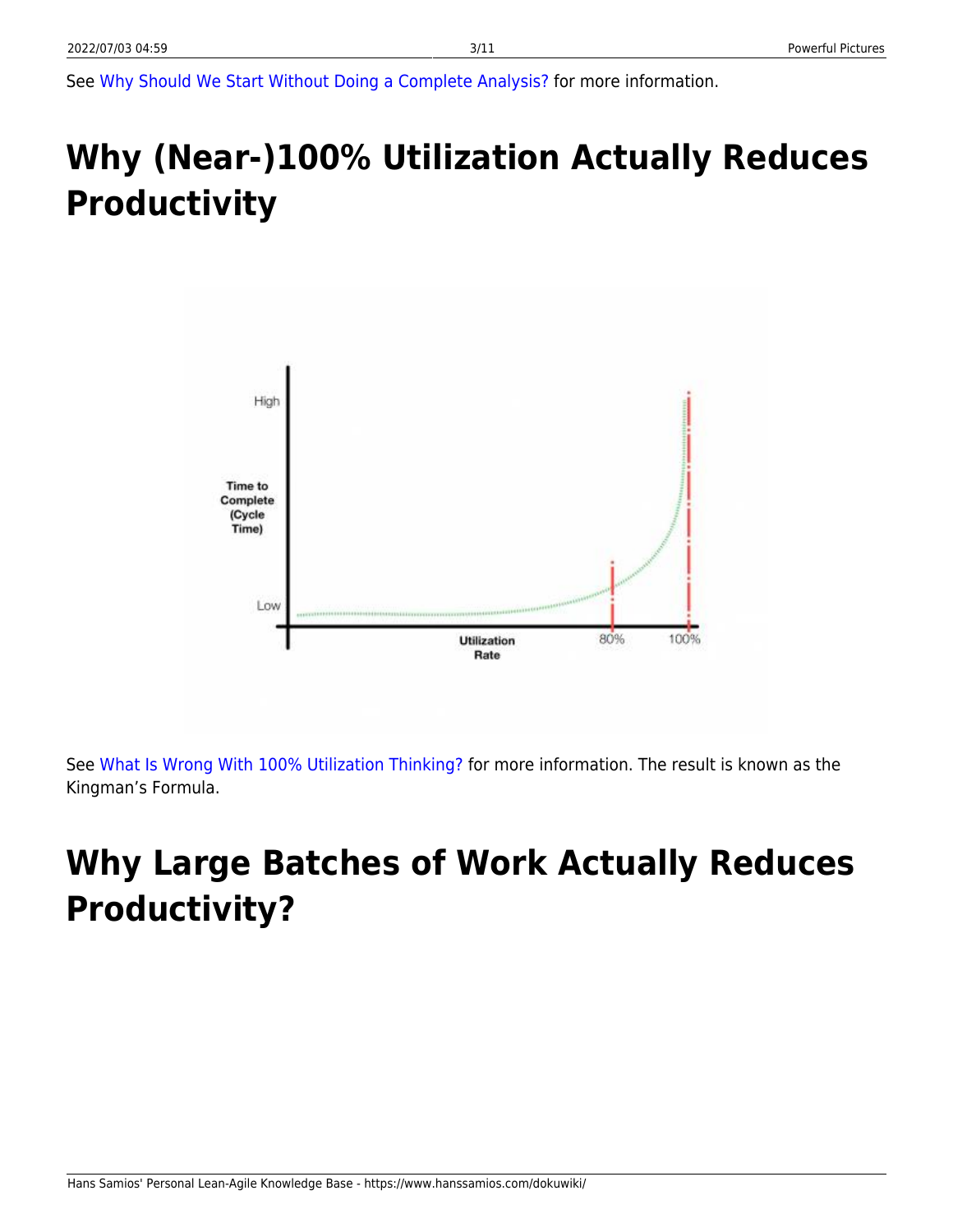

See [What Is The Effect of Batch Size On How Long It Takes to Get Something Done?](https://www.hanssamios.com/dokuwiki/what_is_the_effect_of_batch_size_on_how_long_something_takes_to_get_done) for more information.

#### <span id="page-5-0"></span>**Why High Utilization Rates Make It Impossible to Create Good Estimates?**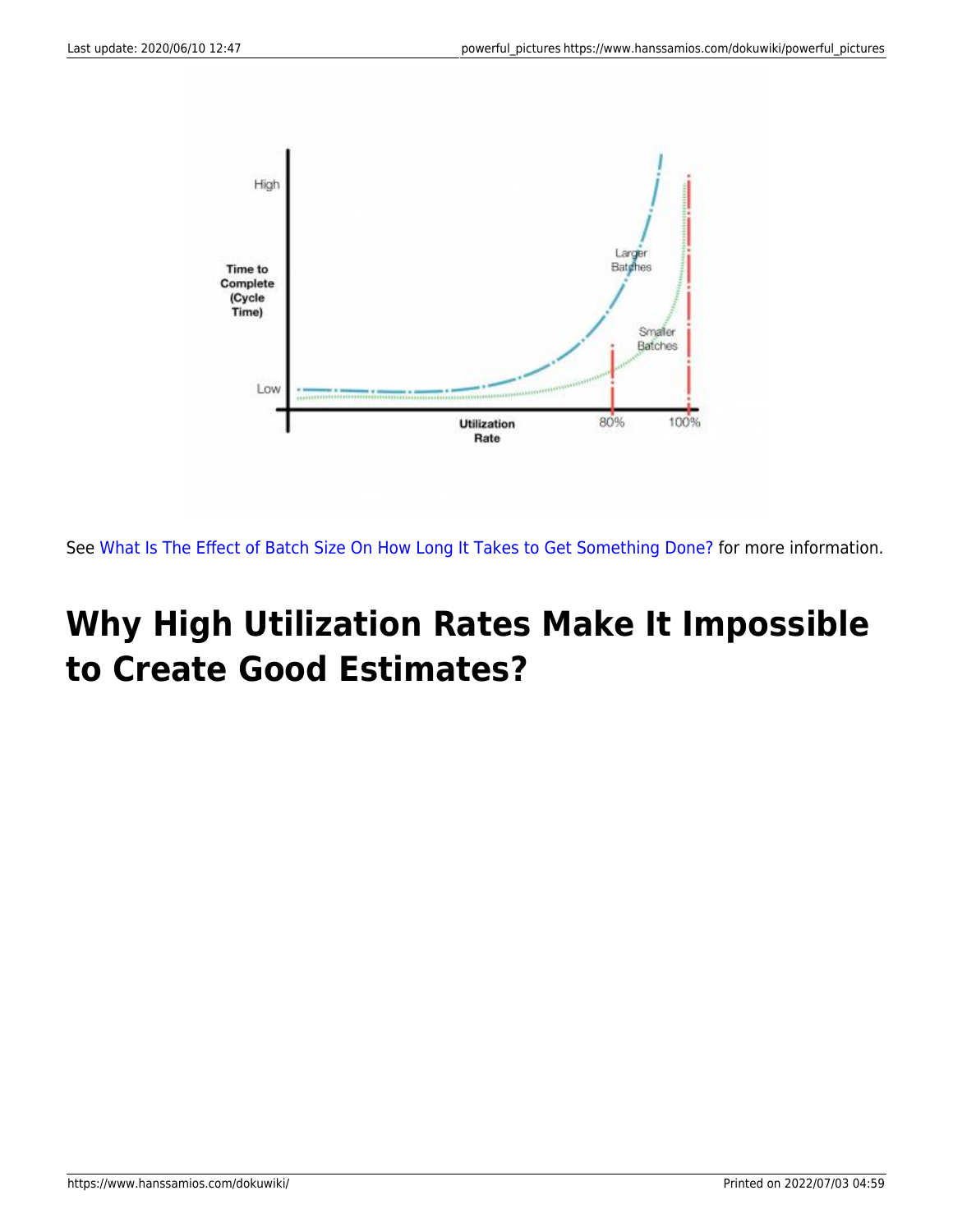

See [Why Does High a Utilization Rate Make It Impossible to Create Good Estimates](https://www.hanssamios.com/dokuwiki/why_does_high_a_utilization_rate_make_it_impossible_to_create_good_estimates) for more information.

## <span id="page-6-0"></span>**Why We Should Work Hard To Remove Dependencies**



See [Why Should We Work Harder to Eliminate the Effect of Dependencies?](https://www.hanssamios.com/dokuwiki/why_should_we_work_harder_to_eliminate_the_effect_of_dependencies) for more information.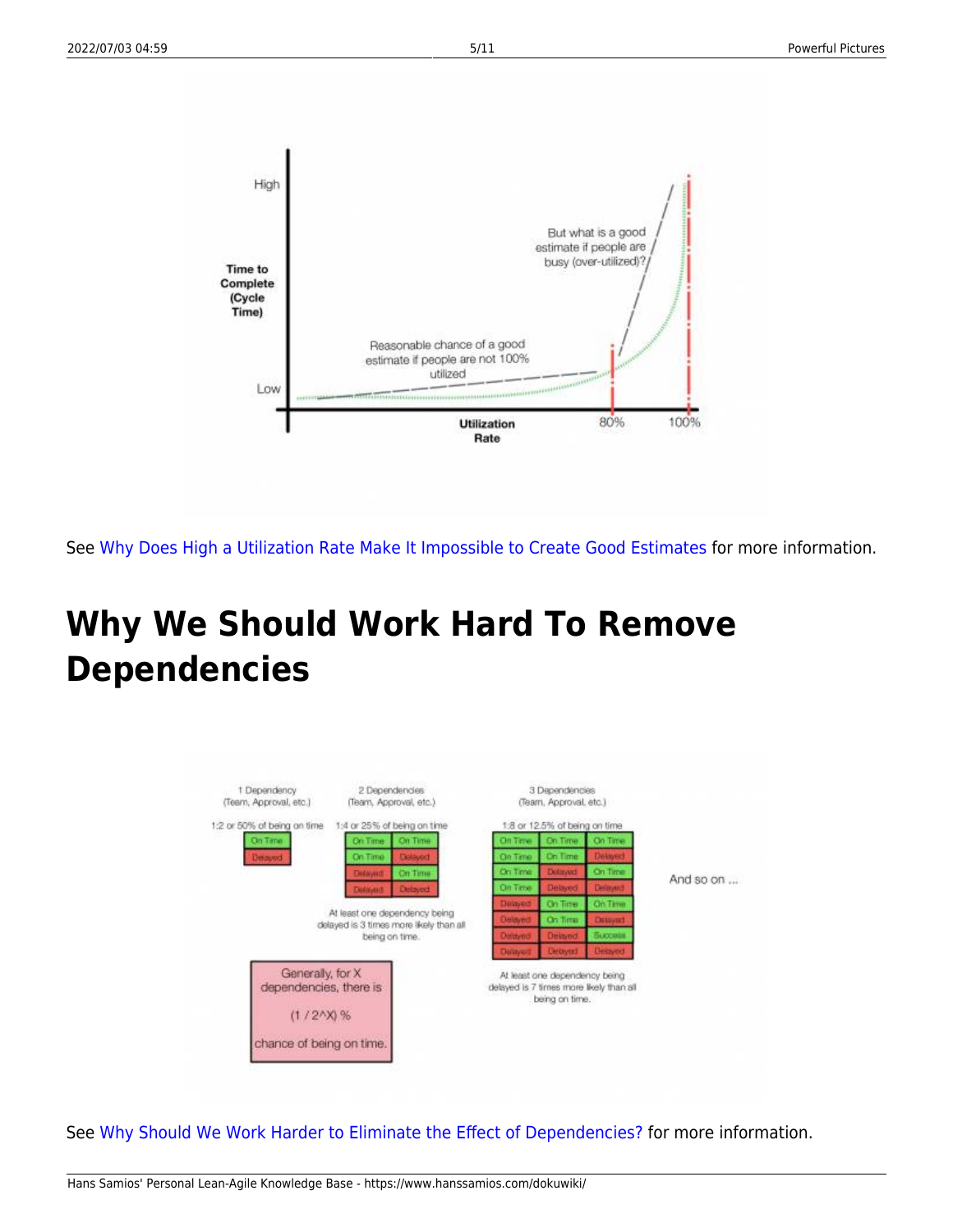# <span id="page-7-0"></span>**How Should We Prioritize Delivery of Value?**



#### <span id="page-7-1"></span>**How Should We Engage with an Agile Coach?**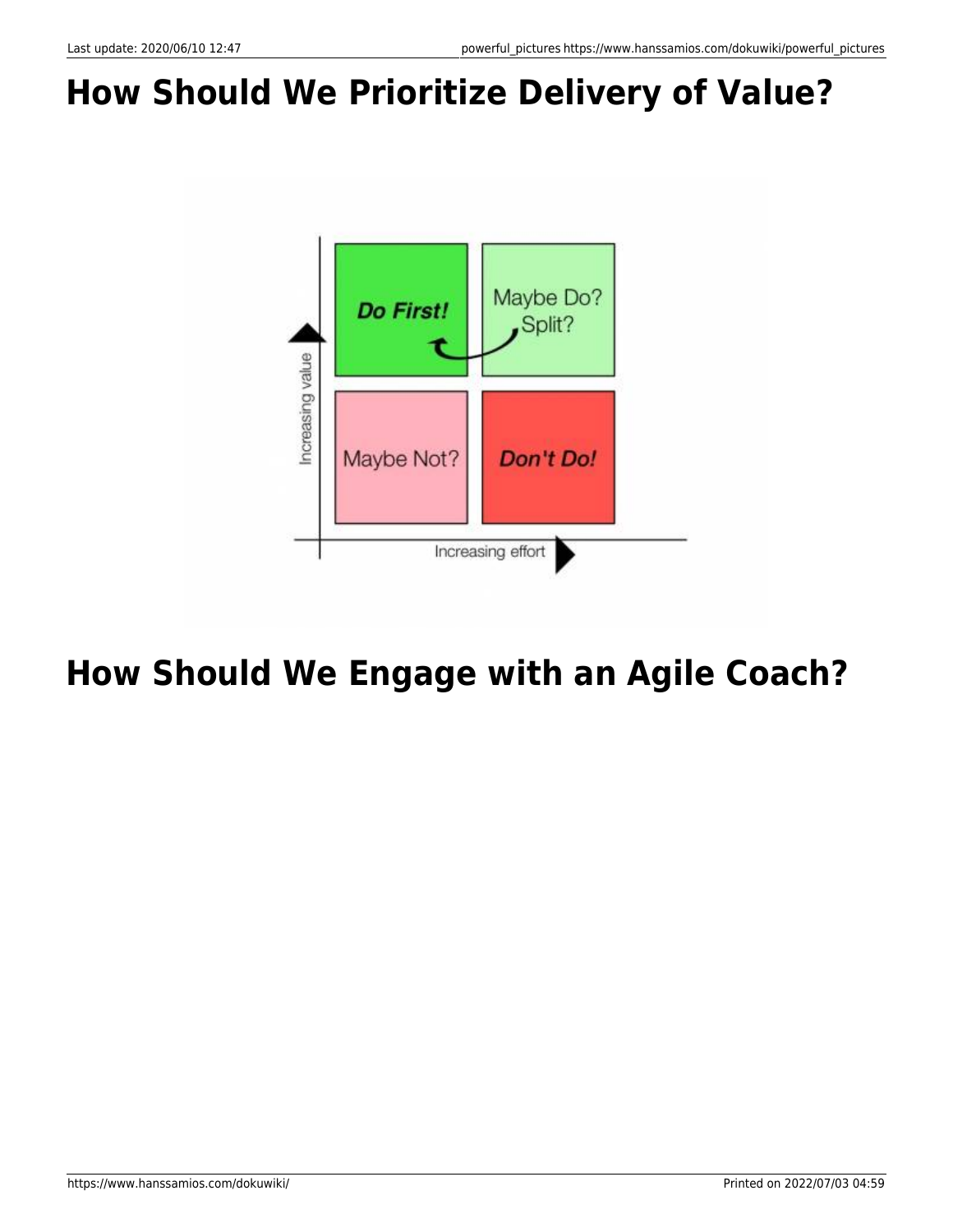

## <span id="page-8-0"></span>**What Are the Benefits of an Agile Transformation?**

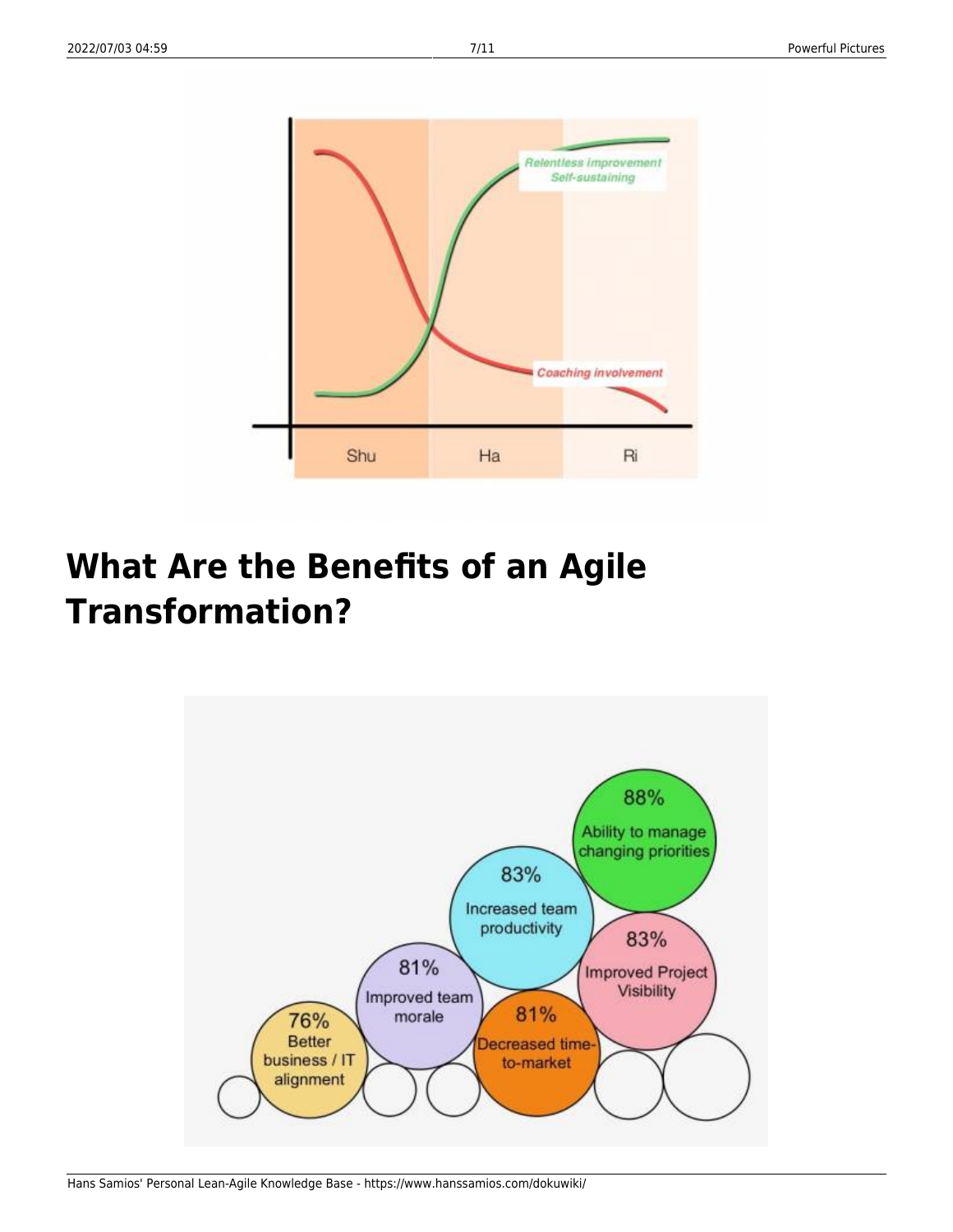Note: Original source is VersionOne "State of Agile"

## <span id="page-9-0"></span>**What Are The Challenges of an Agile Transformation?**



Note: Original source is VersionOne "State of Agile"

#### <span id="page-9-1"></span>**What Options do the Team Have When a Iteration Demo is Complete?**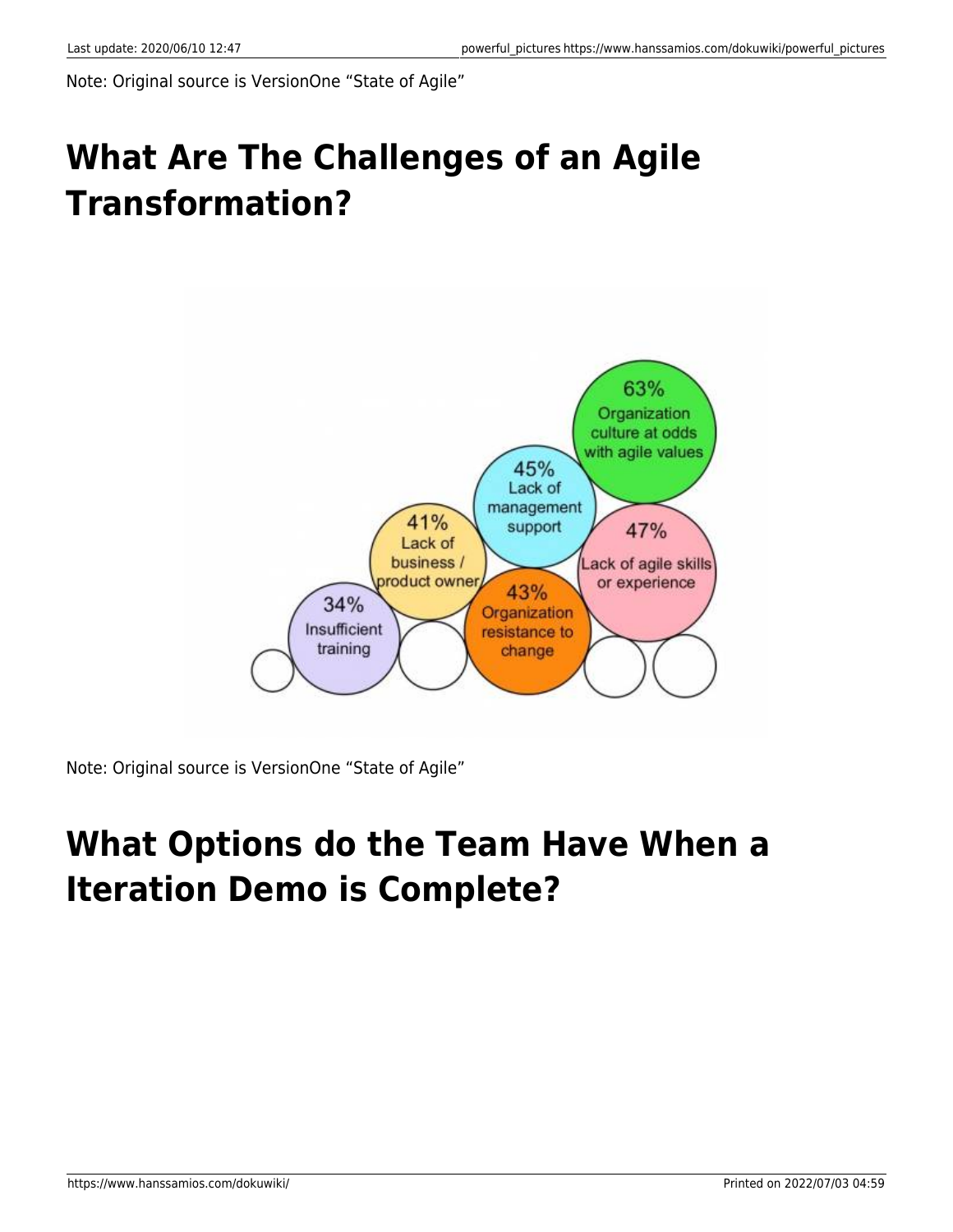

#### <span id="page-10-0"></span>**How Should We Break Down Requirements?**

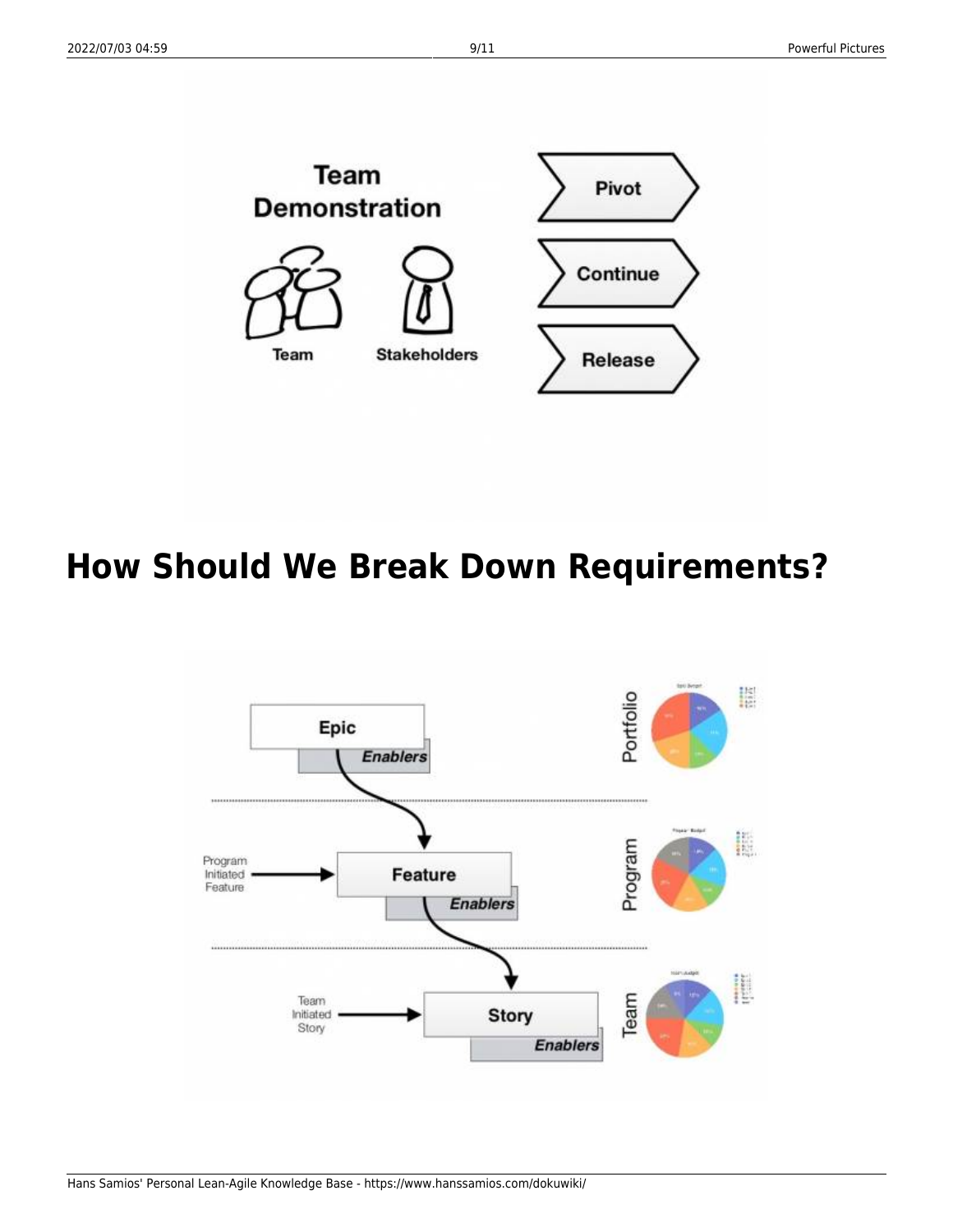#### <span id="page-11-0"></span>**How Do We Move from Break-in to Planned Work?**



See [How Do We Deal With Constant Interruptions?](https://www.hanssamios.com/dokuwiki/how_do_we_deal_with_constant_interruptions) for more information.

#### <span id="page-11-1"></span>**How Does Multi-tiered Product Management Work?**